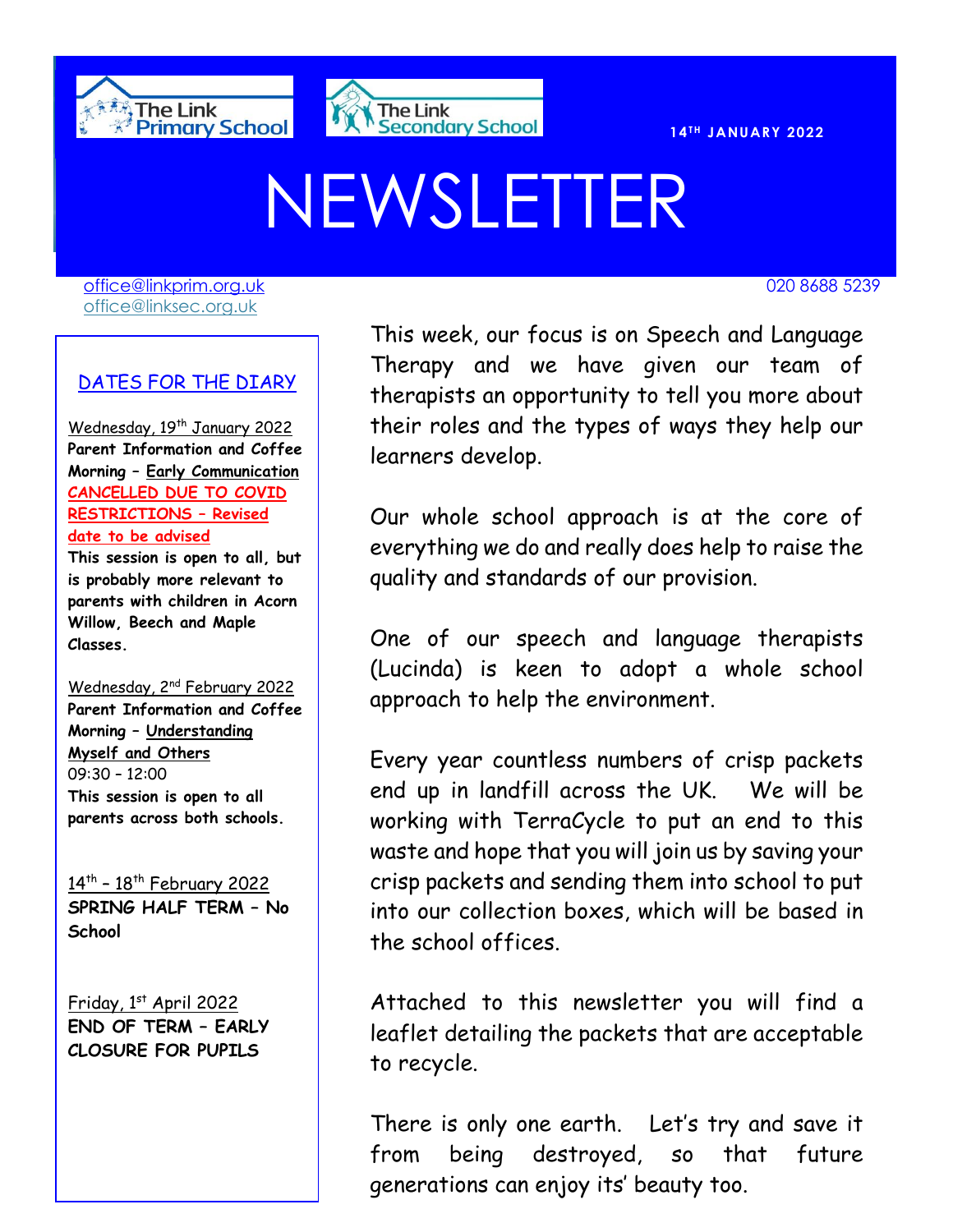# **SPEECH & LANGUAGE THERAPY AT THE PRIMARY SCHOOL**

Speech and Language Therapy at The Link Primary School is an integral part of school life. Therapists work closely with Class Teachers, OTs and Special Support Assistants to provide a whole school approach to the development of children's communication skills.

We are a friendly team with a Therapist attached to each class

| Acorns : Selina |                           |
|-----------------|---------------------------|
| Willow : Helen  |                           |
|                 | Beech : Siobhan           |
| Maple : Helen   |                           |
|                 | Oak : Rachel              |
|                 | Hazel : Lucinda           |
| Pine            | : contact Rachel with any |
|                 | queries                   |

We involve ourselves in all aspects of school life assisting with class activities, community

outings and are very much part of the Class Team. We attend meetings relating to the children and you may see us at Parents' evenings, termly IEP meetings, Annual Reviews and any other professional body meetings relating to the children.

We provide training and support at parent workshops throughout the year, are involved in school development planning, ongoing training for staff and the development of communication skills across the curriculum, ensuring that communication is the central core to all aspects of school life.

We have a flexible approach to our children's therapy needs and constantly review and adjust as needed with targets and therapy input running alongside class topics and all parts of the school day.



Therapy is delivered through a combination of direct one to one work, small groups, class groups run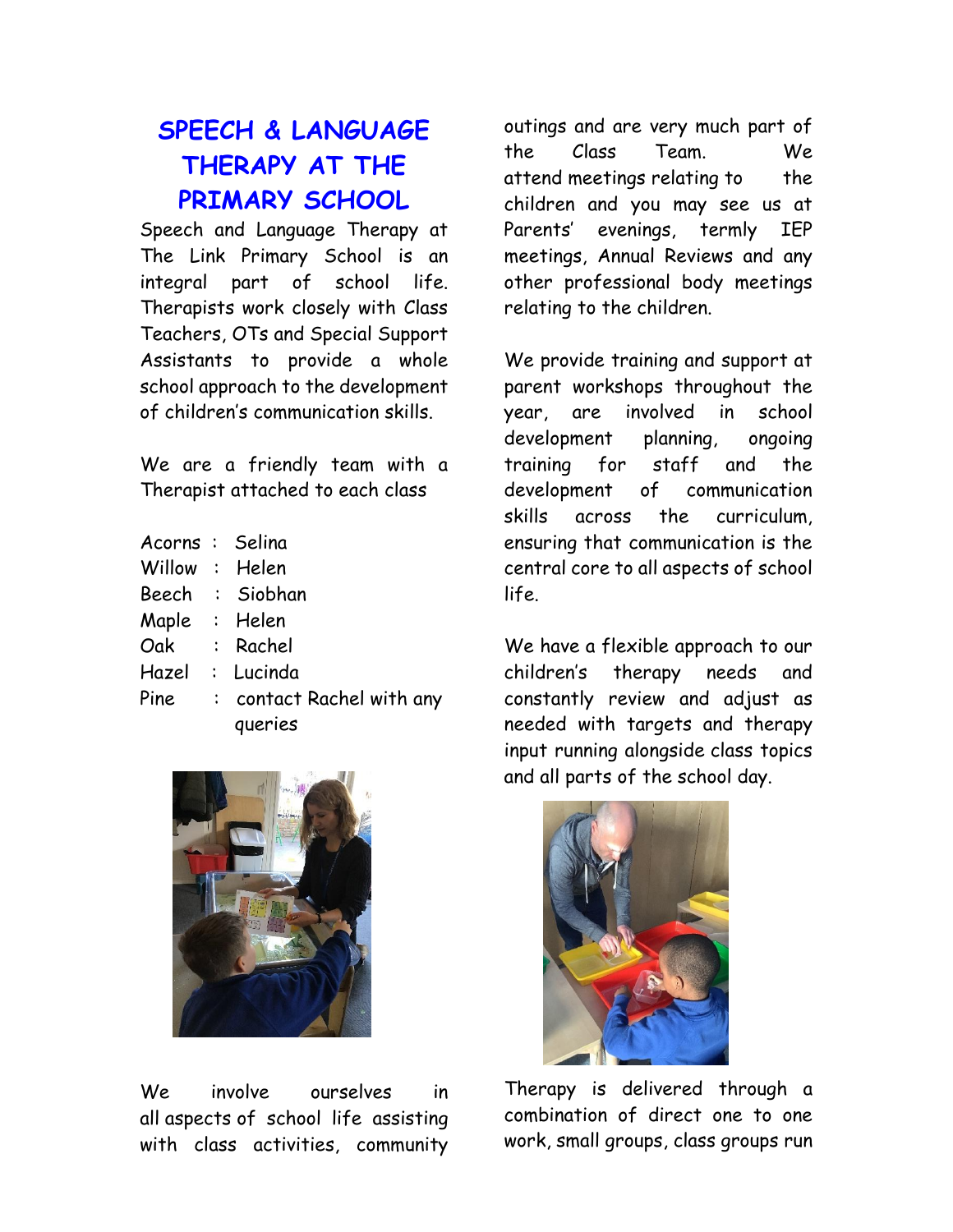with teachers and implementing and maintaining on-going strategies within the classroom. We use and adapt a vast range of evidence based and well respected programmes and interventions and draw on our many years of experience to do all we can to help children at The Link become competent communicators, who have fun along the way!



We are available and really appreciate working closely with parents. This might look like keeping you up to date with work carried out during therapy and in class and offering ways this can followed up at home where appropriate.

Direct email contact with therapists is available to parents. Please do drop us a line with any queries you may have or to share your child's successes.

# **SPEECH & LANGUAGE THERAPY AT THE SECONDARY SCHOOL**

We have 4 speech and language therapists (SaLTs) who work at the secondary school.

Meet the team!





Charlotte Yeung Claire England





Charlie Norman Ali Hilliard

#### **What is Speech & Language Therapy?**

Speech and Language therapists assess and treat speech, language and communication problems in people of all ages. They may also work with people who have eating and swallowing difficulties.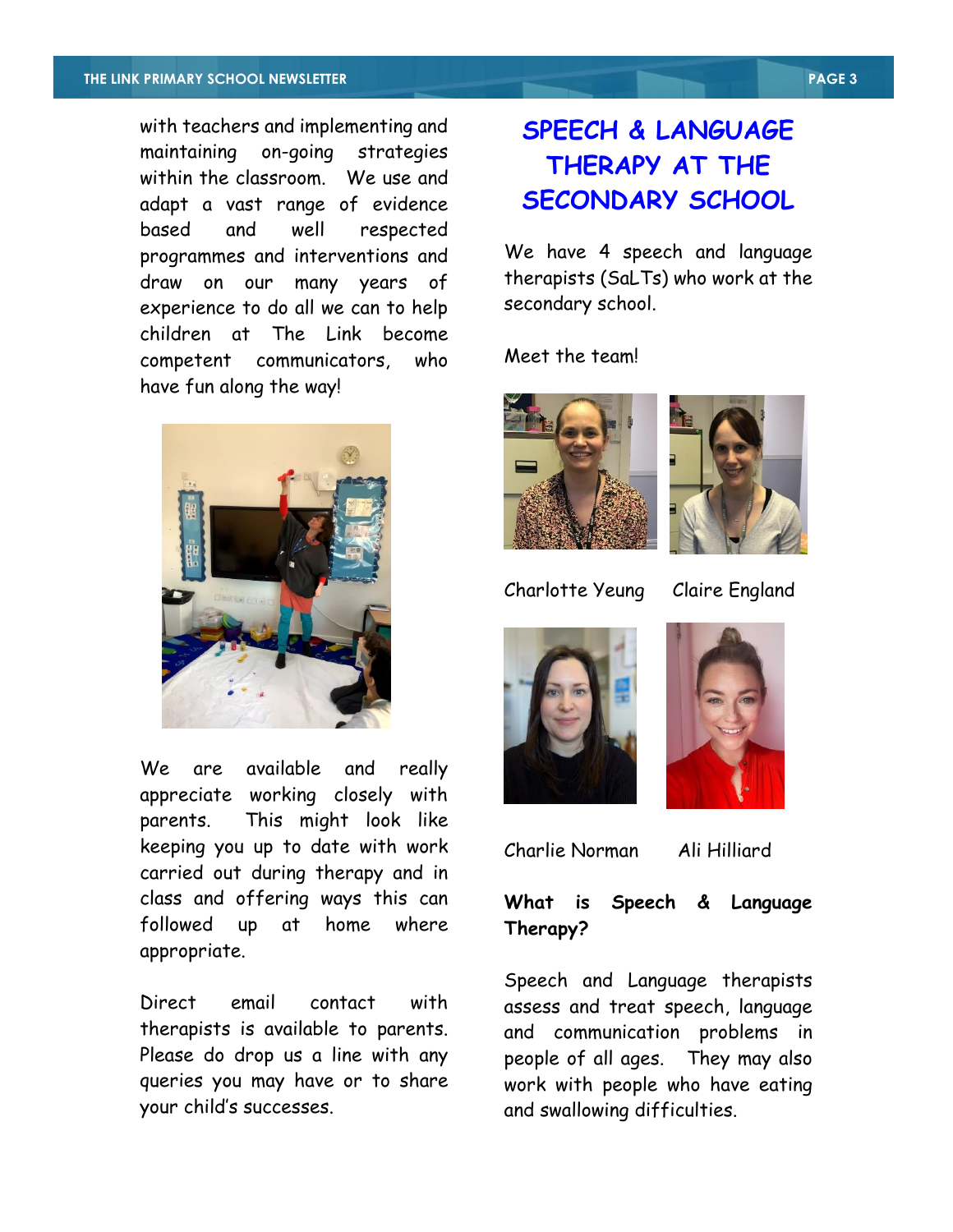#### **What do we do at the school?**

We see students in individual, paired, group sessions and whole class sessions. We also support students to generalize the skills we target to the wider school environment and other settings in the community.

The main areas we target are:

#### **Attention and listening skills**



This is often worked on using motivating toys, visuals and games. We aim to increase the

length of time that students can focus their attention for. Attention activities are a lot of fun!

#### **Receptive language**



We often work on words which the students will hear in their lessons, understanding

grammar and helping student to recognize and communicate when they don't understand.

#### **Expressive language**



We assess the students' language skills and then identify appropriate language areas to

target. For example, to develop vocabulary we use word maps and categories games or Colourful Semantics to develop sentence structure.

#### **Speech**



We work on supporting students to identify and produce tricky sounds and help the student generalize

the correct sounds in to their spontaneous speech using a range of programmes and strategies (e.g. Nuffield and cued articulation).

#### **Social communication skills**



This is a huge area! It can involve

interpreting body language, supporting students at break time to play games, developing friendships, practising interview skills, visiting local shops to but items and much more!

We like to work as functionally as possible and are always keen to work on targets which students have suggested themselves. Please let us know if there is a specific skills you would like us to work on.